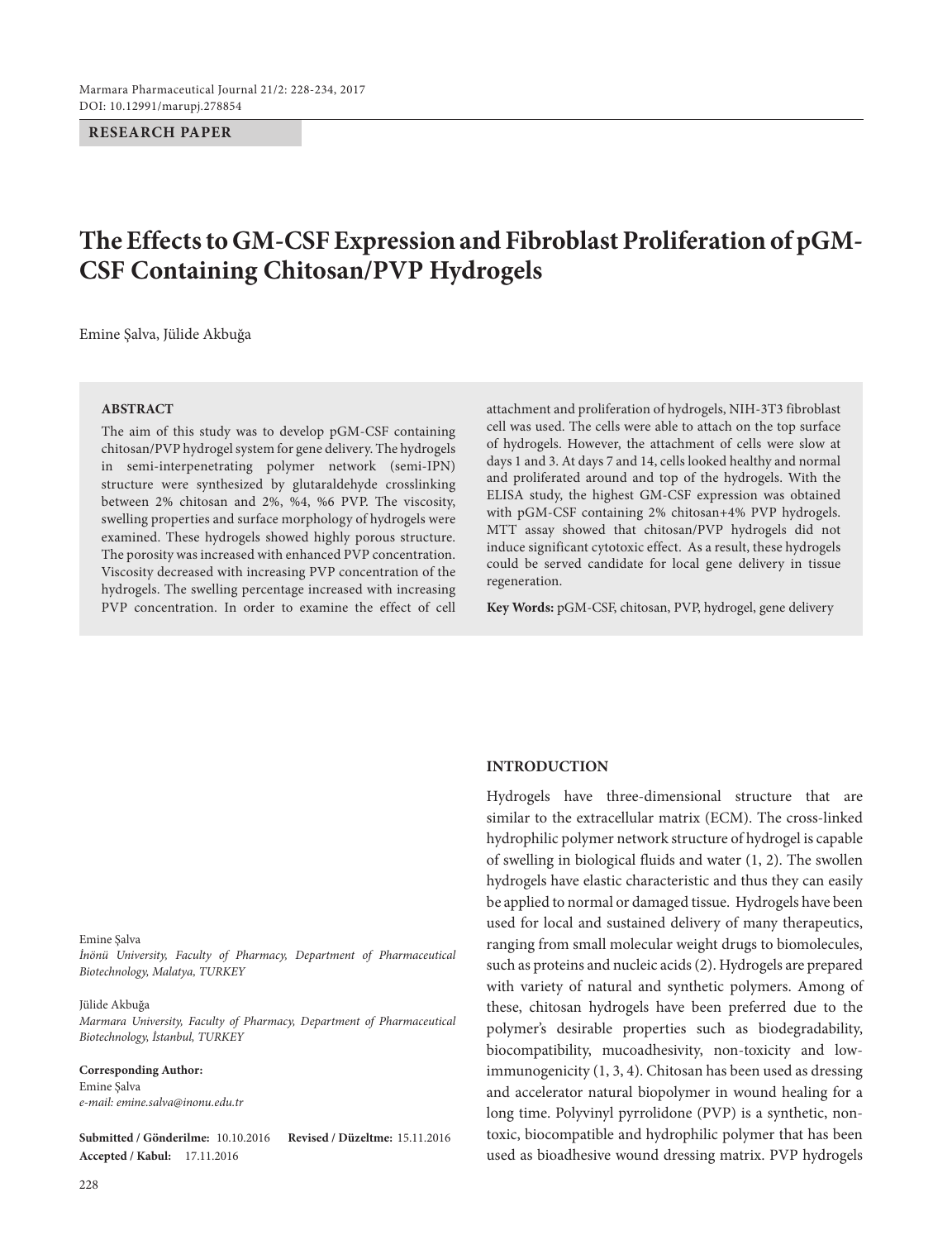have attracted much attention in controlled drug release systems, wound dressings and tissue engineering (5).

Chitosan/PVP hydrogels have firstly been synthesized for wound healing and controlled drug release by Risbud *et al* (5). These hydrogels have favorable properties of both polymers. PVP/chitosan hydrogels have high mechanical strengths, hydrophilicity and water content and also high swelling behaviour due to the porosity of structures. Risbud *et al.* showed that while chitosan-PVP hydrogels were strongly inhibiting fibroblast growth and proliferation by preventing their attachment on the surface, these hydrogels increased the attachment and growth of epithelial cells (5). They suggested that chitosan/PVP hydrogels could be used for reducing the excessive fibrosis in wound healing. Anjum *et al.* studied chitosan-PEG/PVP hydrogels as antimicrobial and scar preventive wound dressing (6). Tetracycline loaded hydrogels could have a good antimicrobial nature and provide scar preventive wound healing.

Granulocyte macrophage colony stimulating factor (GM-CSF) is a pleiotropic cytokine that is secreted mainly by keratinocytes and other cells including macrophages, lymphocytes, fibroblasts, endothelial cells and dendritic cells during wound repair. Many studies reported that the administration of this cytokine onto the wound area had accelerated the wound healing. The delivery of growth factor expressing genes is an attractive method for the wound healing. In this approach, cells produce the protein through the delivery of DNA that encodes the needed protein in wound area and thus pDNA can be continuous source of the growth factor (7). In many studies, naked or complexed DNA have been incorporated into hydrogel scaffolds such as hyaluronic acid, chitosan, collagen and co-polymers with PEG and other polymers of these (7). However, pDNA incorporated chitosan/PVP hydrogels firstly investigated by our group. In the previous study, we showed the enhanced cell proliferation of pGM-CSF containing chitosan complexes (8). In the present study, we investigated effects to the modulation of fibroblast cells and gene delivery of pGM-CSF containing chitosan/PVP hydrogels.

# **MATERIALS AND METHODS**

## **Materials**

Chitosan (Medium MW; 190-310 kDa) was supplied by Sigma (Germany). PVP (K29-32) was purchased from Sigma (Germany). MTT cell proliferation kit was from Roche (Germany). pORF-hGM-CSF plasmid DNA was supplied

from InvivoGen (San Diego, USA). hGM-CSF ELISA kit was purchased from Ebiosciences (San Diego, USA). All of the cell culture media and reagents were purchased from Biological Industries (Israel). All other chemicals used were of molecular grade.

# **Plasmid DNA Isolation and Preparation of pGM-CSF-Loaded Chitosan/PVP Hydrogels**

The pORF-hGM-CSF containing human GM-CSF gene under control of SV40 promoter is 3650 bp. Plasmid DNA was isolated according to the manufacturer's instructions (Roche, Germany). Then, the quantity and quality of the purified plasmid DNA were assessed spectrophotometrically at 260-280 nm and also by electrophoresis in agarose gels.

For preparing chitosan/PVP hydrogels, chitosan (2% w/v) was dissolved in acetic acid and PVP was dissolved in bidistilled water. Different concentrations of PVP solutions (2%, 4% and 6% w/v) were prepared fort he formulations. Then all the solutions were filtered  $(0.22 \,\mu m)$  for sterilization. pDNA (500 μg) was added into the PVP solutions. pDNA containing PVP solutions (2%, 4% and 6%) were added to the chitosan solution (2%) and the stirring continued until getting homogenous mixtures. A glutaraldehyde reagent (0,05%) was added as a crosslinking agent to the solutions and stirred at room temperature for one hour for preparing hydrogels in semi-interpenetrating polymer network (IPN) structure. The gel-like solution was poured into a sterile petri dish. The hydrogels were allowed to dry at room temperature for swelling study. pGM-CSF loaded chitosan/PVP hydrogels were controlled by 0.7% agarose gel electrophoresis.

**Table 1.** Viscosity measurements of hydrogels.

| Formulation        | Viscosity (cp) |
|--------------------|----------------|
| 2% Chitosan        | 561            |
| 2% Chitosan+2% PVP | 245            |
| 2% Chitosan+4% PVP | 218            |
| 2% Chitosan+6% PVP | 193            |

#### **Morphology of the Chitosan/PVP Hydrogels**

Prior to scanning electron microscopy (SEM) analysis, hydrogels in petri dishes were stored at -80°C and dehydrated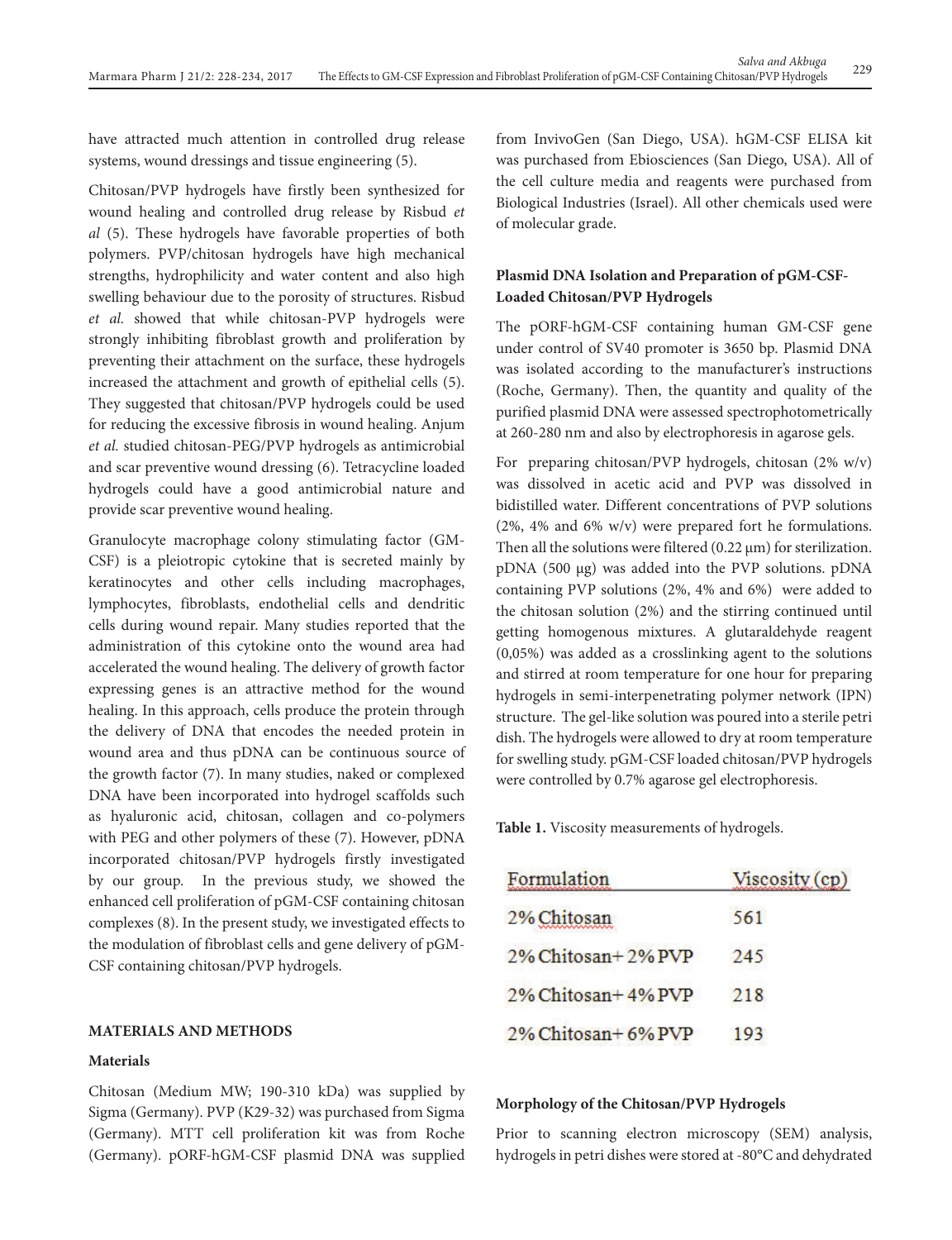using lyophilization. The samples were coated with gold and imaged using SEM.

## **Viscosity Measurement**

The viscosities of the hydrogels were measured using digital rotational Brookfield Viscometer (USA). All measuremets were carried out at 25°C. The shearing time was 60s. Each experiment was carried out three times.

## **Swelling Study**

For the determination of swelling behaviour of the samples, hydrogels were weighted and distilled water was added to the formulations. After that, hydrogels were blotted with absorbent paper to remove the water adhering on the sample surface. The wet samples were weighted and at predetermined time intervals the water in samples were removed by filter paper and reweighed. The swelling ratio was calculated by the following equation;

Swelling  $%$  = (Ws-Wd)/Ws x 100

where Wd and Ws are the weight of the dry and wet samples, respectively (9,10).

## **Cell Culture and Seeding**

NIH 3T3 continuous mouse fibroblast cell line was cultured in Dulbecco's Modified Eagle Medium (DMEM). The culture was incubated at  $37^{\circ}$ C in a 5% CO<sub>2</sub> in air atmosphere. 1 ml hydrogel was placed to the 6 well plate and exposed to UV irridiation for sterilization for 30 min. pDNA containing hydrogel formulations were then rinsed with culture media to remove the residual glutaraldehyde. The cells were seeded onto the hydrogels at concentration 3x105 cells/well. After 72h from transfection of pGM-CSF containing hydrogels, GM-CSF expression was measured by ELISA. The effect to cell viability and proliferation of hydrogels was examined by MTT method at days 3 and 7.

## **The Determination of Released GM-CSF Amount**

ELISA for GM-CSF was performed in the medium according to the manufacturer's instructions (Biosciences, USA). GM-CSF protein was analyzed using solid phase sandwich ELISA. Absorbance was measured by spectrophotometric reading at 450 nm. All the experiments were repeated thrice and standard deviation  $(\pm)$  was calculated.

#### **Cell Proliferation**

The separate 96 well plates were prepared for each sampling time point (days 3 and 7). Control wells without hydrogels and sample wells with hydrogels were prepared as described above. The cells in DMEM mixture were seeded in each well on top of the various hydrogels. After incubation at each sampling time point, MTT (5mg/ml) was added to each well. After 4 h, formed formazan crystals were dissolved in solubilization buffer. Absorbance was measured at 550 nm with background correction at 690 nm using spectrophotometer (Shimadzu, Japan).

## **RESULTS AND DISCUSSION**

#### **Electrophoretic Study**

According to the agarose gel electrophoresis studies of chitosan/PVP hydrogels complexation was formed between cationic chitosan and anionic pDNA (Fig.1). pDNA loaded hydrogels could remain within the loading well. Fig. 1 showed entrapped pDNA into hydrogel in different chitosan/ PVP ratios. In many studies, naked or complexed DNA have been incorporated into hydrogel scaffolds such as chitosan and co-polymers with its PEG and other polymers (11-14). Lei *et al.* studied with the incorporation of active DNA/ PEI polyplexes into hydrogel scaffolds (14). Tokatlian *et al.* encapsulated VEGF gene containing plasmid into porous hyaluronic acid hydrogels to investigate scaffold-mediated local gene delivery in diabetic wound model (15).



**Figure 1.** Agarose gel electrophoresis analysis of pGM-CSF loaded chitosan/PVP hydrogels. Lane **1.** Hind III Lamda DNA marker, **2.** Free pGM-CSF, **3.** 2% chitosan+2% PVP, **4**. 2% chitosan+4%PVP, **5.** 2% chitosan+6% PVP hydrogels.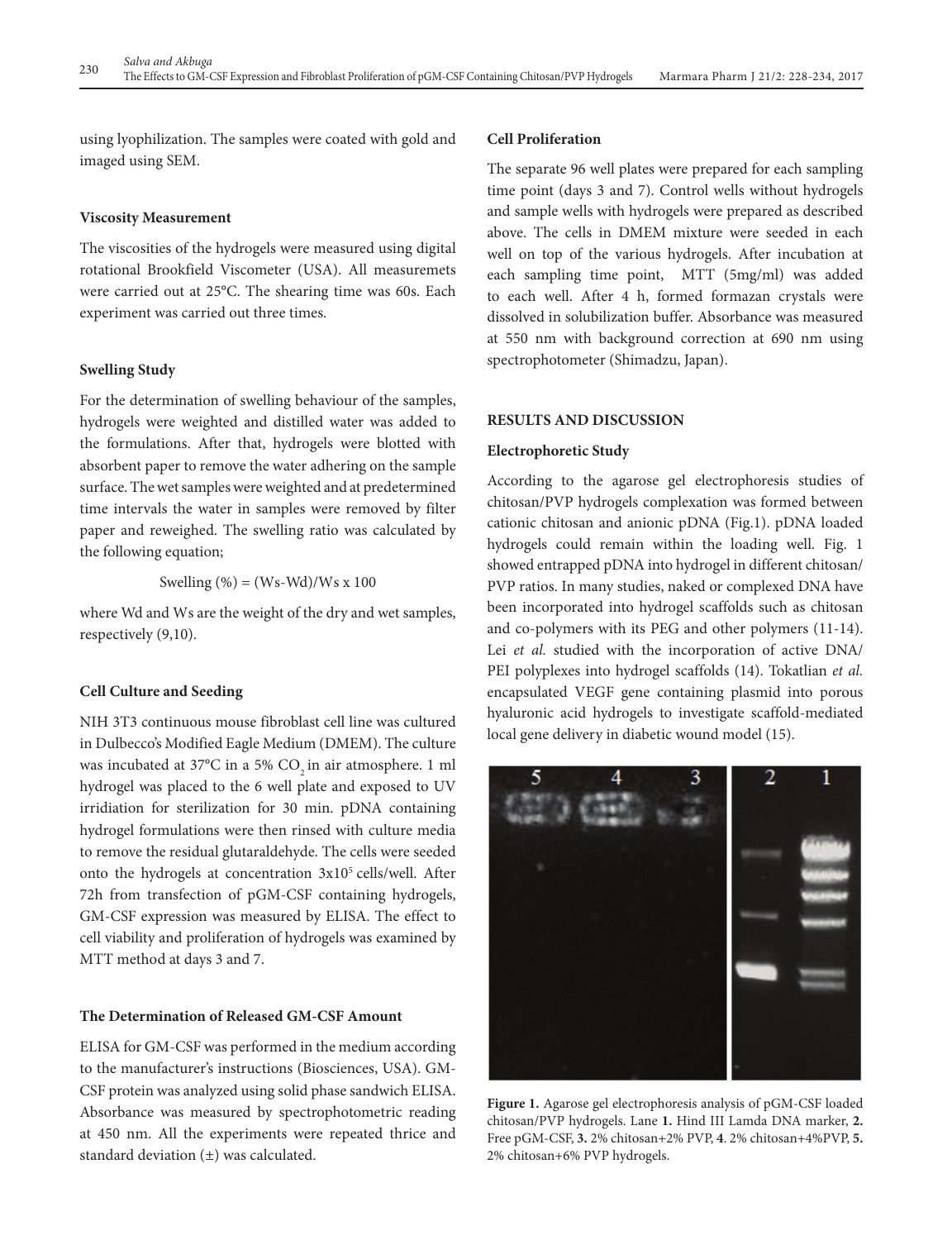

**Figure 2.** SEM images of chitosan/PVP hydrogels with the different PVP concentrations a. 2%, b.4%, c.6%.



**Figure 3.** Swelling of chitosan/PVP hydrogels in different concentrations.

## **Morphology Study**

The morphology of lyophilized hydrogels was studied using SEM. Surface morphology of hydrogels with the different PVP concentration was shown in Fig. 2. These hydrogels showed highly porous structure. The porosity was increased with enhanced PVP concentration. The porosity affects the swelling properties and also mechanical and biological characteristics of hydrogels (16). The porous structure of hydrogels is important for cell infiltration and growth (17).

## **Viscosity Study**

The water-soluble polymer PVP has high solubility and biocompatibility characteristics (10). However, using PVP in hydrogels have been limited due to its poor mechanical properties. The more functional hydrogels could be produced by using chitosan with PVP polymer (18). The viscosity measurements of the chitosan/PVP hydrogels were shown in Table 1. Viscosity decreased with increasing PVP concentration in the hydrogels. It was found that chitosan/PVP hydrogels had appropriate viscosity, so these hydrogel formulations could be recommended as wound dressing material.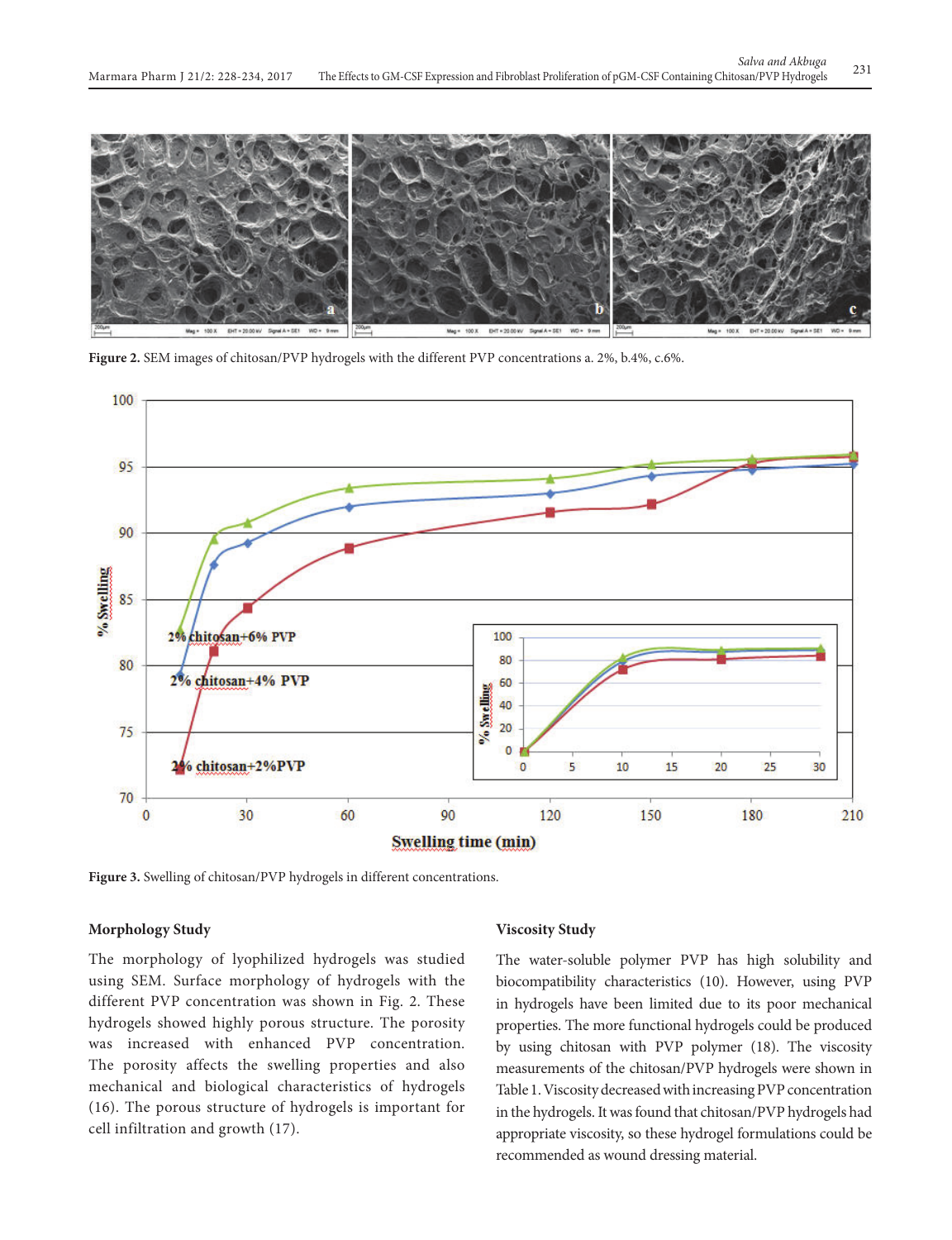# **Swelling Study**

The swelling behaviour of chitosan/PVP hydrogels was measured in PBS to evaluate the extent of their water uptake property. The swelling behavior is one of the important properties of hydrogels (19). PVP forms strong hydrogen bonding with the chitosan chains. The hydrophilic natures of chitosan and PVP can be an important parameter for the extent of swelling ratio. The swelling property of hydrogels in different PVP/chitosan ratio was shown in Figure 3. The swelling percentage was increased with increasing PVP concentration. Zhang et al. reported that the degree of swelling had increased with PVP content because of high hydrophilic nature of PVP polymer (20).

## **Cell Attachment Study**

*In vitro* cell culture studies were conducted to demonstrate the allowing cell attachment and penetration of chitosan/ PVP hydrogels (Fig. 4). The porosity of hydrogels facilitates nutrients and wastes exchange for cell proliferation and cells could penetrate into porous hydrogels easily (16). In our study, fibroblast cells were able to attach on the top surface of hydrogels. However, the attachment of cells were slow at days 1 and 3. At days 7 and 14, cells looked healthy and normal and proliferated around and top of the hydrogels.

## **The Determination of GM-CSF Expression**

The encapsulation of growth factors or recombinant proteins into hydrogels has been widely used in tissue regeneration



**Figure 4 .** The cell attachment study in the NIH-3T3 cells.

and cancer therapy. However, local delivery of DNA as an alternative to delivery of proteins through hydrogel provide advantage for long-term bioactivity and prolonged gene expression of encoded factor. In our study, the DNA delivery from pGM-CSF containing chitosan/PVP hydrogels was examined by determination of GM-CSF expression using ELISA in NIH-3T3 cells. After 72 h from transfection, the highest GM-CSF expression was obtained with pGM-CSF containing 2% chitosan+4% PVP hydrogels (Fig. 5).



**Figure 5.** The ELISA study of pGM-CSF containing hydrogels in NIH-3T3 cells.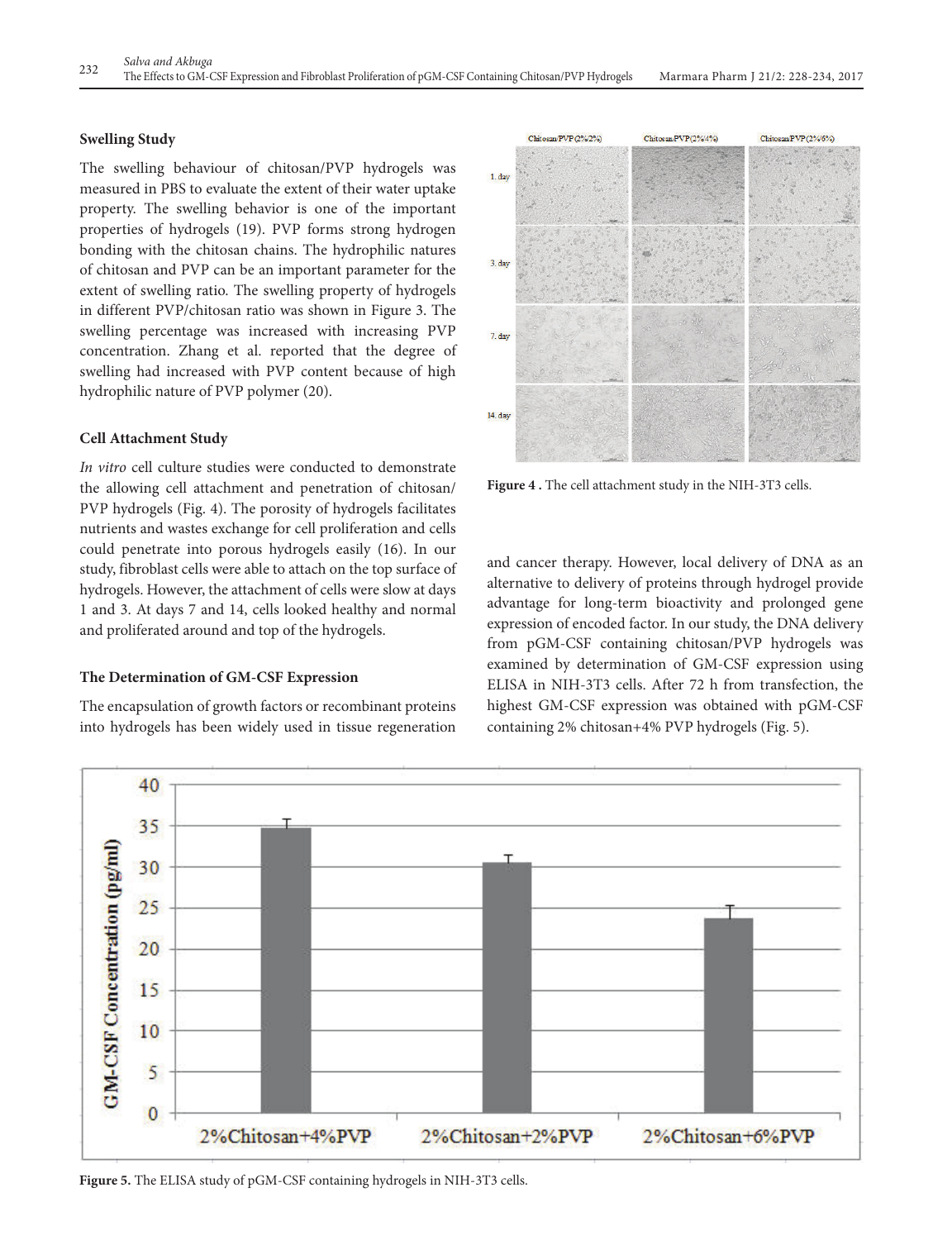

**Figure 6.** MTT assay results of hydrogels.

## **The Effect to Cell Proliferation of Hydrogels**

MTT data, after 3 and 7 days of culturing, was used for the cell proliferation and viability (Fig. 6). The absorbance was markedly increased at day 7. pGM-CSF containing 2% chitosan+4%PVP hydrogel showed higher proliferation rate than the other hydrogels. Chitosan/PVP hydrogels did not induce significant cytotoxic effect that indicates the biocompatibility of the chitosan/PVP hydrogels. Jing et al. showed that chitosan modified PVP hydrogels had increased the cell attachment, growth and proliferation in MC3T3-E1 osteoblast cells (20).

## **CONCLUSION**

The results suggest that pGM-CSF loaded chitosan/PVP hydrogels increased cell attachment, growth and proliferation. These hydrogels are promising for gene delivery in tissue engineering and regenerative medicine applications.

#### **pGM-CSF İçeren Kitozan/PVP Hidrojellerinin GM-CSF Ekspresyonu ve Fibroblast Proliferasyonuna Etkileri**

#### **ÖZET**

Bu çalışmanın amacı, gen taşınması için pGM-CSF içeren kitozan/PVP hidrojel sistemini geliştirmektir. Yarı-interpenetre polimer ağ (yarı-IPN) yapısındaki hidrojeller, %2 kitozan ve %2, %4, %6 PVP'nin glutaraldehitle çapraz bağlanması ile hazırlandı. Hidrojellerin viskozite, şişme özellikleri ve yüzey morfolojisi incelendi. Bu hidrojeller oldukça poroz yapı gösterdi. PVP konsantrasyonunun artması ile porozite arttı. Viskozite hidrojellerin PVP konsantrasyonun artması ile azaldı. Şişme yüzdesi PVP konsantrasyonunun artması ile artış gösterdi. Hidrojellerin hücre tutunması ve proliferasyonuna etkisini incelemek için, NIH 3T3 fibroblast hücreleri kullanıldı. Hücreler, hidrojellerin yüzeyine tutundu. Bununla birlikte hücrelerin tutunması 1 ve 3 gün de yavaş olarak gerçekleşti. 7. ve 14. günlerde hücreler hidrojellerin yüzeyinde ve aralarında sağlıklı normal görünüşlü olup, proliferasyon gözlendi. ELISA çalışması ile en yüksek GM-CSF ekspresyonu pGM-CSF içeren %2 kitozan+%4PVP hidrojellerinde elde edildi. MTT çalışması ile kitozan/PVP hidrojellerinin önemli bir sitotoksik etkiyi indüklemediği gözlendi. Sonuç olarak, bu hidrojeller doku rejenerasyonunda lokal gen taşınması için aday taşıyıcı sistem olarak önerilebilir.

**Anahtar Kelimeler:** pGM-CSF, kitozan, PVP, hidrojel, gen taşınması